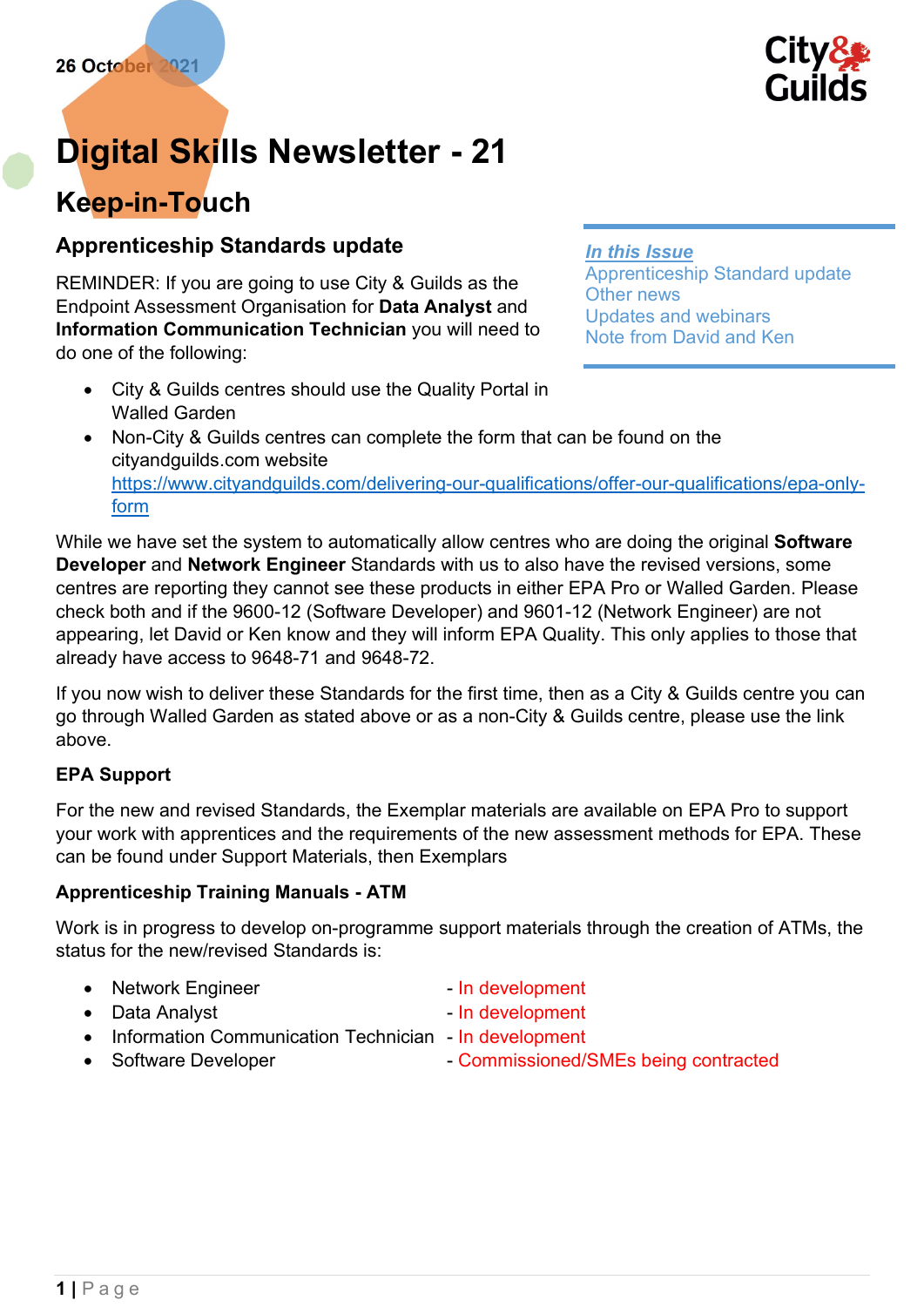#### 26 October 2021 Getting the Portfolio right for apprenticeships - REMINDER



It is extremely important that for the original Standards that you meet the requirements of the Assessment Plan (not the Occupational Brief) and that states that ALL Outcomes must be met.

A small/simple piece of evidence can be sufficient to meet this rule and we have been told by our External Quality Assurance Organisation that we need to enforce this. Also, you need to make it clear what has been covered with a document (can be a spreadsheet grid) that shows where the Outcomes have been met in the documents submitted.

We are not looking for mapping to the paragraph level, just a note of the section in the document where the relevant evidence can be found.

One of the main Standards we have seen this happening is Digital Marketer, so please make sure all DM Apprentices cover ALL Outcomes.

#### Other news

#### ESFA have published the provider adult funding allocations for 2021-22.

If you have been awarded an Adult Funding contract and wish to discuss what City & Guilds can offer to support your provision – in any sector – please get in touch with your account manager or let us know and we will get them to call you.

If you are a Prime and intending to sub-contract work, please let us know who you are subcontracting to so that we can work with you and them to provide the best support possible.

#### DfE – Contingency guidance for Awarding in 2022

The government has published information on free courses for adults to be delivered by Institutes of Technology.

 The offer of thousands free courses that will help working adults to rapidly upskill or retrain to plug skills gaps.

Sixty-five short and modular courses will start to roll out from later this month at 10 Institutes of Technology (IoTs) across England initially in STEM subjects. This will include courses such as Artificial Intelligence, Digitisation of Manufacturing, Digital Construction, Agricultural Robotics, and Cyber Security.

The courses will be a blend of classroom and remote online study and will vary in length from 50 to 138 hours. Other courses will come later including some in Healthcare and AgriTech.

Separately, over 100 further and higher education providers have also been awarded a share of £18 million to invest in new equipment, such as virtual reality goggles, therapeutic play equipment for children, and air quality testing equipment that will support them to offer more higher technical training. The funding will also help them to boost links with local businesses in key sectors such as digital, construction and healthcare.

Full info on link below.

https://www.gov.uk/government/news/thousands-more-adults-set-to-benefit-from-new-technicalskills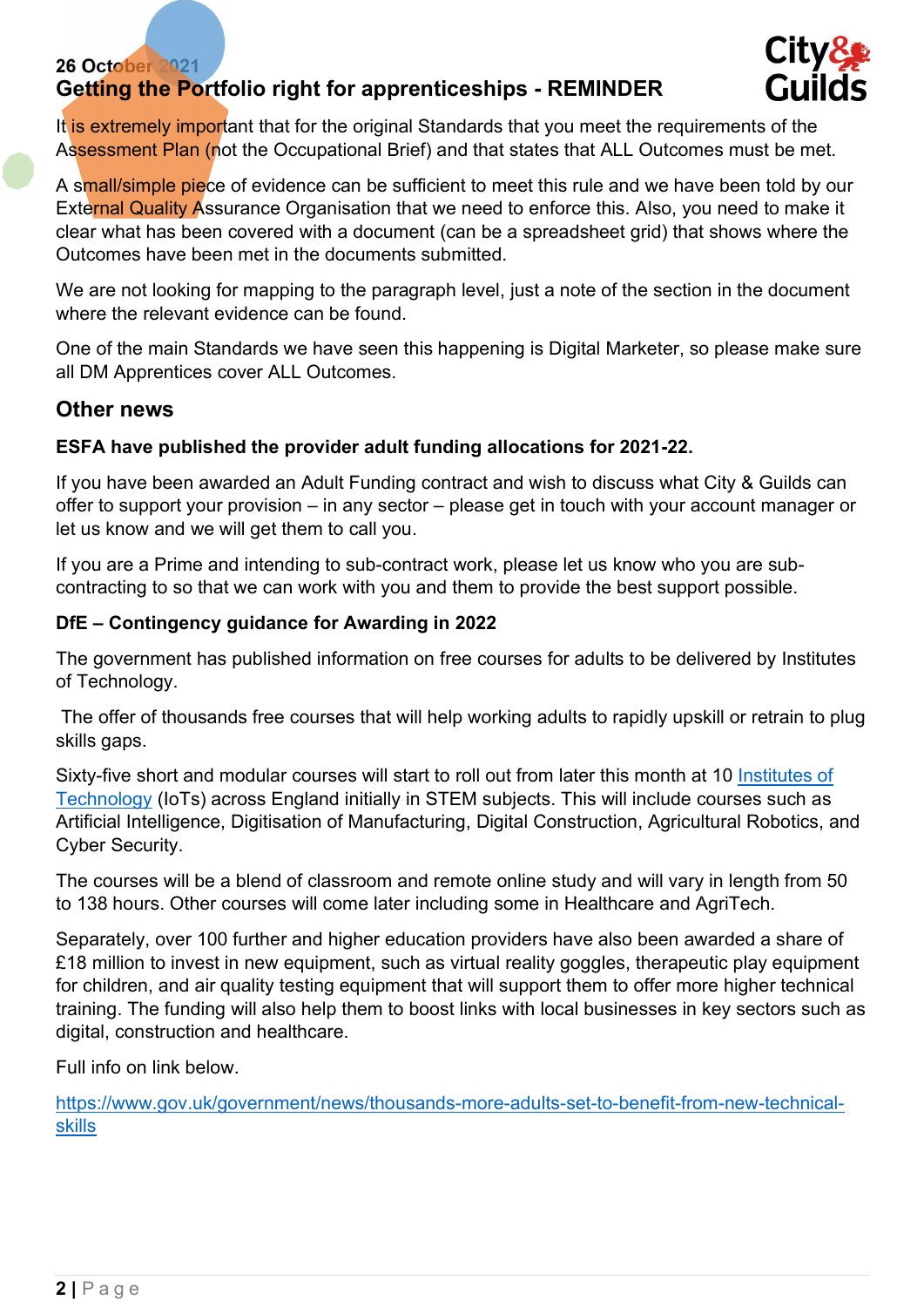#### 26 October 2021 Kirklees College Higher Skills Centre Opening



Kirklees College official launched their Pioneer Higher Skills Centre on Friday last week. This is a new learning facility dedicated to higher skills and higher education.

The new building/centre, which originally opened to students in November 2020, was not officially opened because of the pandemic. The Centre will offer Higher Skills at Level 4 and above via Advanced Learner Loans, which could be an HNC, HND route, professional courses at Level 4 and above, or higher and degree Apprenticeship routes. More Information here https://www.kirkleescollege.ac.uk/higher-skills/ and https://www.kirkleescollege.ac.uk/pioneerhigher-skills-centre/

#### Best practice webinars – ESFA on EPA

ESFA are providing webinars that will offer an overview of their new EPA best practice guides for

Training Providers : https://www.gov.uk/guidance/training-provider-guide-to-high-qualityapprenticeship-end-point-assessment

Employers : https://www.gov.uk/guidance/support-your-apprentice-through-end-pointassessment

The guides outline the assessment roles and responsibilities throughout the whole apprenticeship journey.

- The provider live webinar, will take place on 5 November 2021 at 2pm https://register.gotowebinar.com/register/3818492150844961547
- The employer live webinar, will take place on 4 November 2021 at 11am https://register.gotowebinar.com/register/3219445230683778059

They can also be accessed 'on demand' after the events if you've registered for them.

#### Non-education deal – 6 months free internet for job seekers

Offer from TalkTalk in partnership with the Department of Works and Pensions.

- 6 months free 35mbps broadband
- At the end of the 6 months take a contract or cancel with no fees
- Available nationwide trailed last year in Greater Manchester and Cheshire

www.snipca.com39639

Other broadband providers may offer similar deals, your learners should check with their own provider.

## Centre support

As of 1 November 2021, City & Guilds Centre support will be open 7 days a week. At the moment this will still be a 9 to 5 operation, but we hope this will provide some much need support where you are working with learners and apprentices at weekends.

#### Updates and webinars – and more

Are you still a bit unsure as to how some of the things around Apprenticeship Standards work or just want a reminder of some of the things we have discussed at events and on webinars? Then, please visit our Updates and Webinars page.

#### http://bit.ly/CGDigitalUpdate

Please check out the information held there as this may answer many of the questions you have.